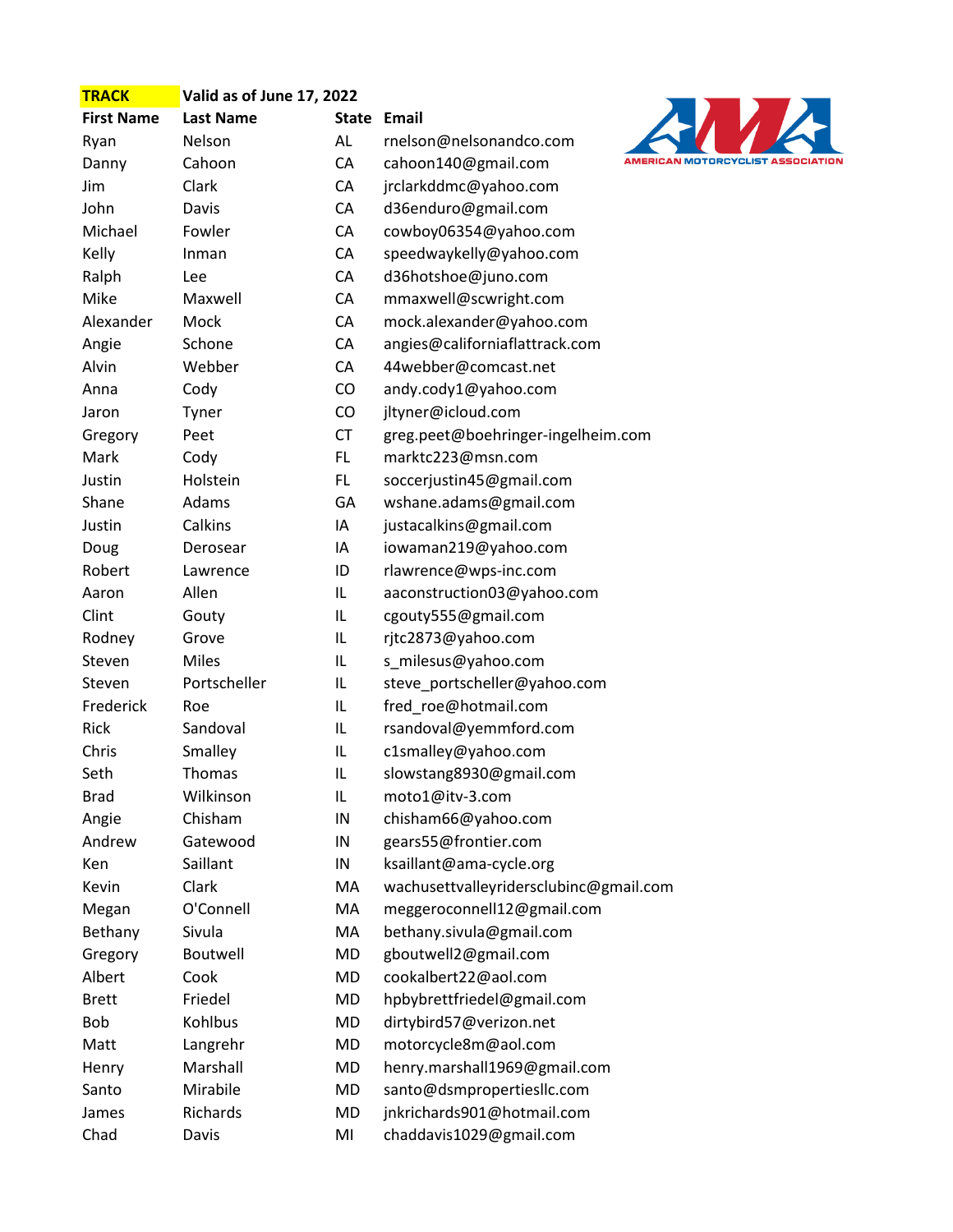| Raymond       | <b>Ellis</b>      | MI        | raymie2895@gmail.com               |
|---------------|-------------------|-----------|------------------------------------|
| Paula         | Gesco             | MI        | paulavinnie@yahoo.com              |
| Meagan        | Green             | MI        | thegreens2626@gmail.com            |
| Christopher   | Ice               | MI        | chris@cdiconstructiongroup.com     |
| Jeremiah      | Jett              | MI        | mxforautism2014@gmail.com          |
| John          | <b>McPhillips</b> | MI        | rider699@gmail.com                 |
| Shawn         | McSparin          | MI        | shawnspeed@yahoo.com               |
| Robert        | Slick             | MI        | slick67ss@gmail.com                |
| Scott         | Wahr              | MI        | wahrs@frontier.com                 |
| Ken           | Byro              | MN        | contaysky90@gmail.com              |
| Thomas        | Kaehler           | <b>MN</b> | tkaehler@newulmtel.net             |
| Edward        | Kilroy            | MN        | tedkilroy@mac.com                  |
| Edward        | Kruger            | MN        | edward.kruger@yahoo.com            |
| Scott         | Masterton         | <b>MN</b> | president@cra-mn.com               |
| Dawn          | Olsen             | MN        | crakitty@gmail.com                 |
| Rob           | Rehberger         | <b>MN</b> | rsrehberger75@gmail.com            |
| Mark          | Sheriff           | <b>NC</b> | ninetyonex@gmail.com               |
| Samantha      | Laderer           | <b>ND</b> | missmotocross16@gmail.com          |
| Jonathan      | Stone             | <b>NJ</b> | jstone20@fordham.edu               |
| Lawrence      | Hartman           | <b>NM</b> | hartriders@suddenlink.net          |
| Roger         | Heemsbergen       | <b>NM</b> | roger@asmaracing.com               |
| Edward        | Kilroy            | <b>NM</b> | tedkilroy@mac.com                  |
| <b>Brian</b>  | Kinney            | <b>NY</b> | briankinney135@gmail.com           |
| Jay           | Kliger            | <b>NY</b> | jay.kliger@gmail.com               |
| Alfred        | Moxham            | <b>NY</b> | forklift292001@yahoo.com           |
| Tim           | Plaza             | <b>NY</b> | tripnickracing@gmail.com           |
| James         | Slaughter         | <b>NY</b> | chairman@mscmotocross.com          |
| William       | Tillman           | <b>NY</b> | bill_till@yahoo.com                |
| Andrew        | <b>Butler</b>     | OН        | abutler34f@gmail.com               |
| <b>Travis</b> | Cresap            | OH        | traviscresap@hotmail.com           |
| Len           | Nealeigh          | OH        | westernohiomotorsports@outlook.com |
| Douglas       | Neubauer          | OH        | dougneube@yahoo.com                |
| <b>Rick</b>   | Ralston           | OH        | rickralston67@gmail.com            |
| Shawn         | Sadler            | OH        | bullit@columbus.rr.com             |
| Dan           | Wolfe             | OH        | djwolfe1965@gmail.com              |
| Les           | Wolfe             | OH        | lenduro111@juno.com                |
| Robert        | Oertle            | OK        | oertleinvest@gmail.com             |
| Kevin         | Lambert Jr.       | <b>OR</b> | kevinthegoonlambert@gmail.com      |
| Jason         | Cole              | PA        | jacole14@gmail.com                 |
| Shawn         | Flanagan          | PA        | shawn@mxtire.com                   |
| Heather       | Haines            | PA        | hbosch735@verizon.net              |
| Jedediah      | Haines            | PA        | hainesjed@gmail.com                |
| Robert        | Kershner          | PA        | robertkershner99@icloud.com        |
| Jim           | <b>Stack</b>      | PA        | go4stack@yahoo.com                 |
| Kevin         | Wise              | PA        | kevinwise1223@yahoo.com            |
| Andy          | Cody              | SC        | andy.cody1@yahoo.com               |
| <b>Nick</b>   | Hughes            | SC        | nhughes@amstedrail.com             |